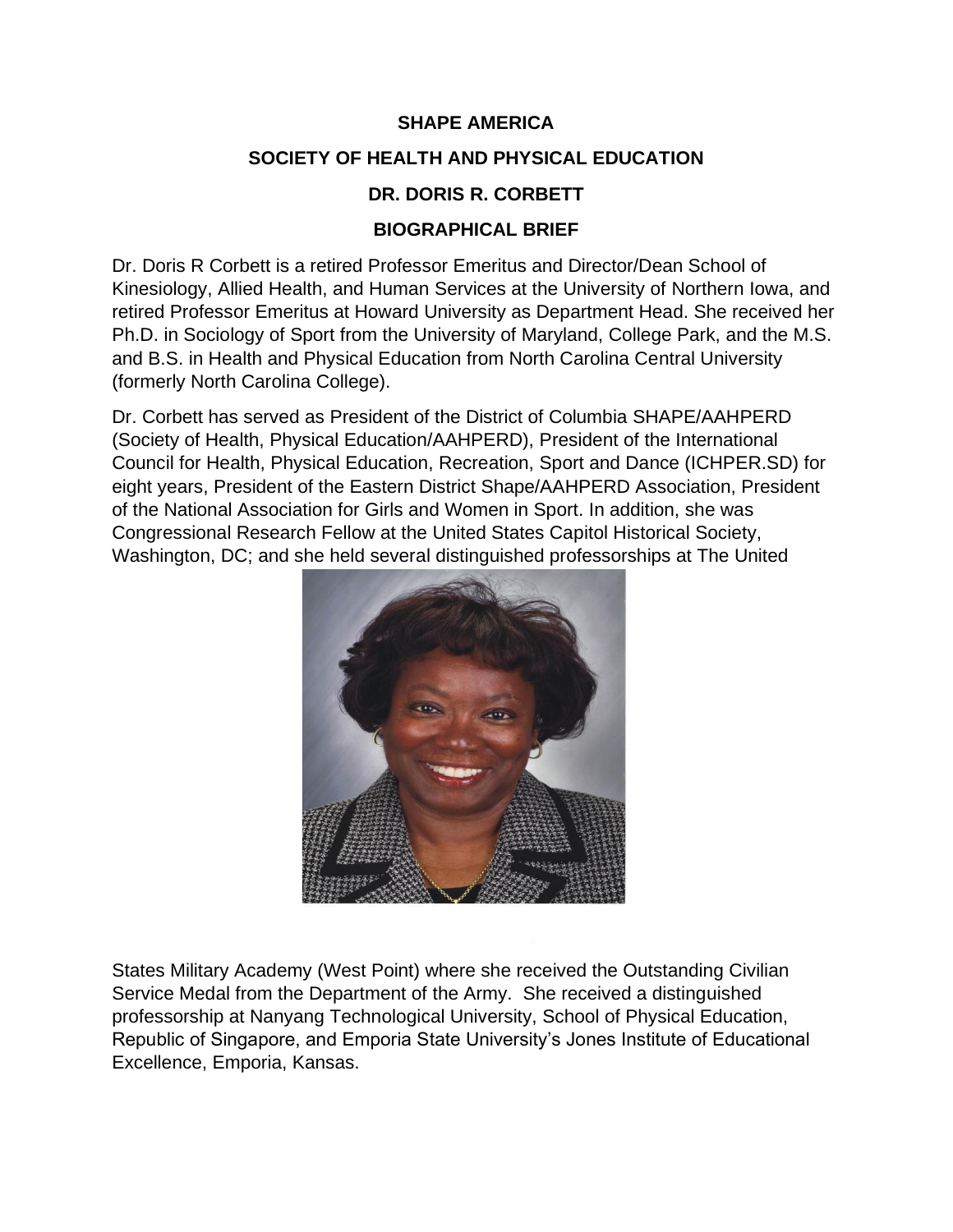Early in her academic career, in conjunction with support from a few colleagues, Dr. Corbett worked to establish women's intercollegiate athletics at Howard University in Washington, DC in 1973/74 and coached its first women's basketball team. In later years she was privilege to serve one quadrennial on the International Olympic Committee (IOC) "Sport for All Commission. In her work as a Sport Sociologist, she has participated fully in the reframing and restructuring of social views and images of women in sport. She has been one of the few scholars who has made distinct the similarities and differences for women of color within the larger contexts of "Women in Sport" and "African Americans in Sport." In recognition of this fact, it should be noted that the 1998 International Olympic Committee "World Conference on Women in sport" held in Amman, Jordan, Dr. Corbett was the only American scholar invited to present. Her textbook contributions and articles have also focused attention on multi-culturalism in physical education and the re-emphasis on elevating moral development among youth sports participants. Her textbook Outstanding Athletes of Congress, published in 1997 by The United States Capitol Historical Society is another notable contribution.

The author/co-author of numerous professional journal articles and academic publications she has published, edited, and presented widely on race, gender, human rights, and social justice issues related to sport. Selected examples of her scholarship are the following:

Diversity in Kinesiology: Theoretical and Contemporary Considerations (Co-authored and published in Quest Kinesiology Review, 2020)

Promoting the Principles of Civility in NAKHE, (Quest Journal 2019)

Mentoring the Next Generation of Higher Education Professionals (Quest Journal, July 2016)

Academic Integrity and the Plight of the African American Student-Athlete, (Published in Racism in College Athletics, 2013)

The Social Significance of Sport: Implications for Race and Baseball (Co-authored and Published by "The Cooperstown Symposium on Baseball and American Culture, 2002).

Minority Women of Color: Unpacking Racial Ideology, (Published in Women in Sport Issues and Controversies, 2001)

Unique Games and Sports Around the World, A Reference Guide (Co-authored and Published by Greenwood Press, 2001)

Social Impact of Distance Learning in Higher Education on Health, Physical Education, and Recreation Students (Monogram, published by the Jones Institute for Educational Excellence, Emporia State University, November 2000)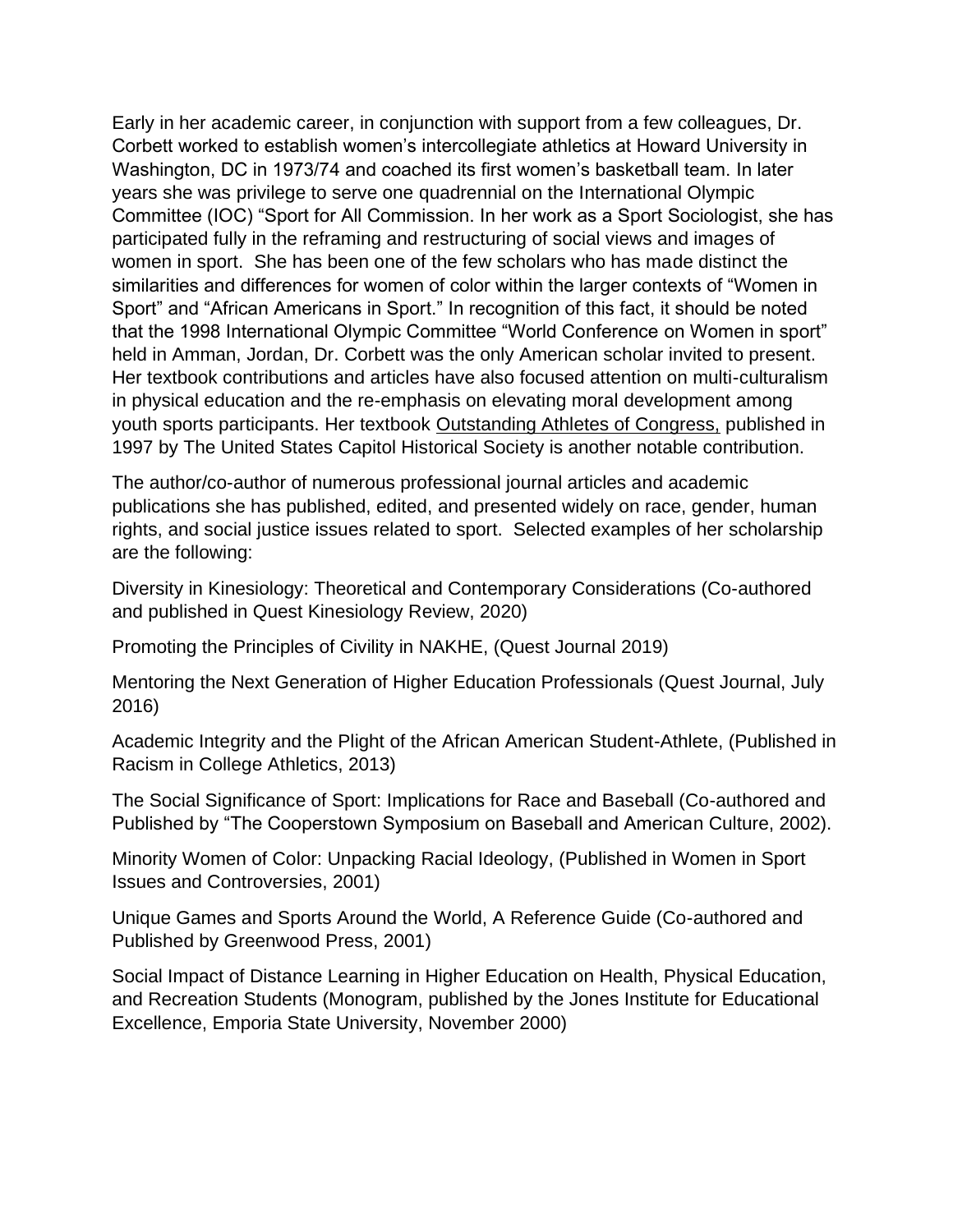Dr. Corbett is acknowledged as a world leader and much sought lecturer and teacher in Sociology of Sport and Physical Education. Her influence has been marked in SHAPE/AAHPERD, North American Society for Sociology of Sport, and the International Council for Health, Physical Education, Sport and Dance (ICHPER.SD). She has received high honor awards from these organizations.

# **Award Recipient of the following SHAPE AMERICA/AAHPERD AWARDS, and NAKHE Recognitions**

**The Luther Halsey Gulick Award (1997)** for long and distinguished service was established in 1923 and is recognized as the highest honor afforded a member.

**The Honor Award (1995)** recognizes meritorious service by members of the Association and to the professions represented and was established in 1971.

**The Charles D Henry Award (1992)** established in 1984, recognizes a member's contribution through distinguished service to ethnic minorities in SHAPE America.

**The R. Tait McKenzie Award (1989)** which honors members who have had significant influence beyond the profession, was first bestowed in 1968

**The E.B. Henderson Award** established in 2010, recognizes minority members who have increased involvement of ethnic minorities and/or underserved populations within their profession, SHAPE America, or society.

# **NAGWS (National Association for Girls and Women in Sport) Honor Award**

# **NAGWS Guiding Women in Sport Award**

# **NAGWS Nell Jackson Award**

**NAKHE/NAS (National Association for Kinesiology in Higher Education and the North American Society (NAS) Fellow** that recognizes outstanding professionals from within the allied professions of health education physical education, recreation, sport, and dance in North America.

In 1998 Dr. Corbett presented the **NAKHE DELPHINE HANNA LECTURER.**

In 2019 Dr. Corbett presented the **NAKHE AMY MORRIS HOMMANS LECTURER**

One of her colleagues once wrote that "Dr. Corbett has an outstanding record in leadership, scholarship, and lectures delivered to professional bodies that is truly outstanding." Through her leadership positions in the profession, she has had the opportunity to share her knowledge and commitment to human right concerns, demonstrate the value of diversity and the importance of our profession throughout the world. She has been an invited Lecturer and keynote speaker throughout the Continental USA, Central and South America, the Middle East, Asia, Africa, and Europe. Dr. Corbett has lectured in the following countries: London, England; Republic